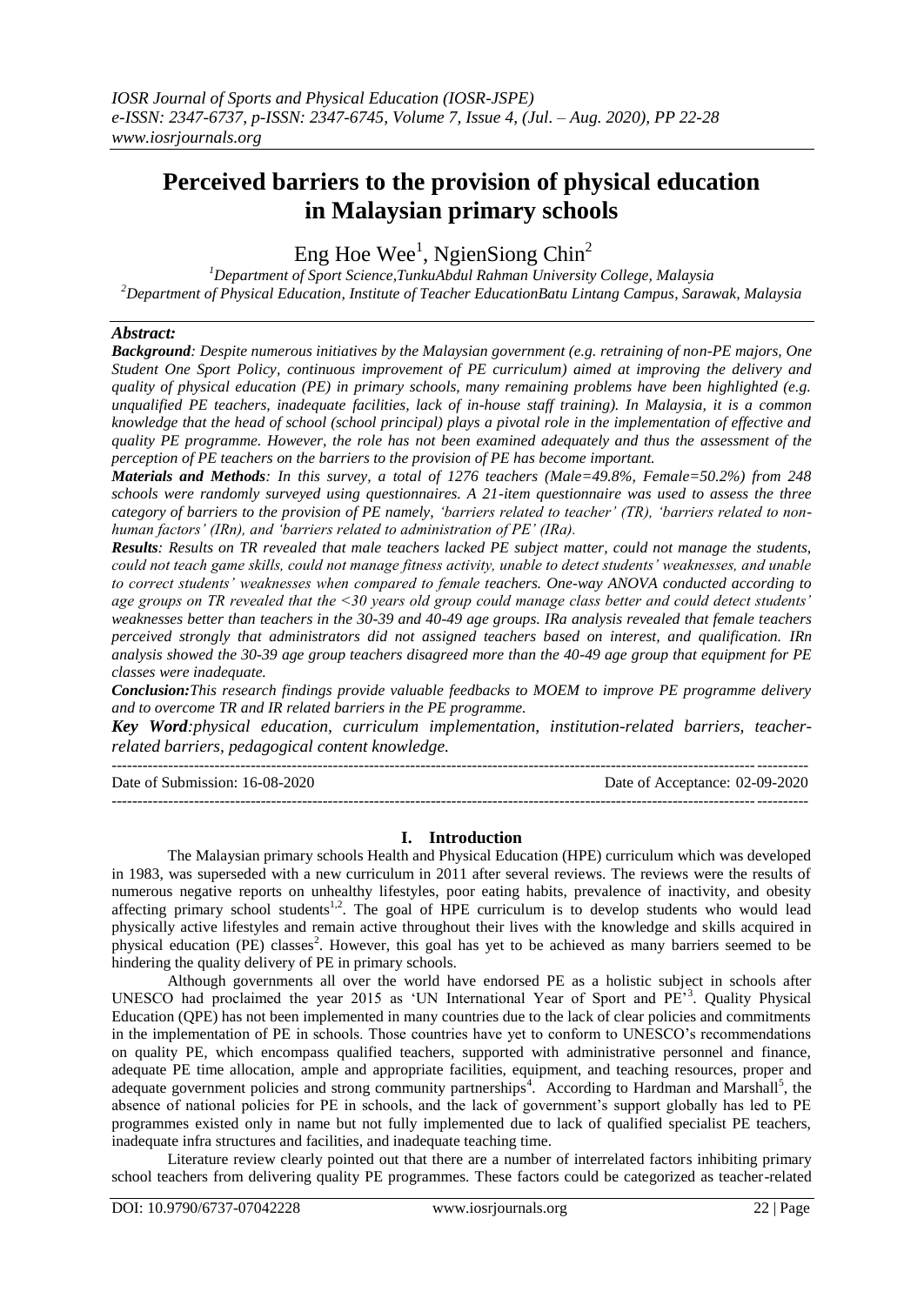(TR) (arising from the teachers" behaviour), and institutional-related factors (IR) (outside the teachers" control) which are beyond the control of teachers<sup>6,7,8</sup>. These two factors impact adversely the quality provision of PE in primary schools. In Malaysia, the inadequate implementation of primary school PE programme has been confirmed through a number of questionnaire-based studies. To date, there have been only three published studies reporting on various aspects of primary school PE implementation. Syed Ali, Zahidi and Ab. Samad<sup>9</sup> reported over crowded, narrow, and unsafe field conditions, insufficient PE facilities and equipment, and insufficient and improper utilization of PE funding. Dewi Mohamed, Amri, Kok and Abdullah<sup>10</sup> examined factors influencing the level implementation of PE in primary schools such as leadership and vision, organizational management, teaching and learning, and student achievement. While Kenayathulla<sup>11</sup>revealed that the per capital funding in primary school PE programme was insufficient especially for schools with smaller enrollments. However, there was inadequate report on TR barriers and IR barriers in PE implementation. Hence, to address this gap in knowledge, this study aimed to investigate the perceived barriers to the provision of PE in Malaysian Primary Schools.

## **II. Material and Methods**

#### *2.1 The participants*

The sample respondents (1276 PE teachers) consisted of slightly more female (50.2%) than male (49.8%). By age, the majority of respondents (76.8%) was below 40 years in age. In terms of academic qualification, the sample was made up of 8% of graduates and 92% non-graduates. With regard to professional qualification, about half of the respondents had entered Malaysian Teacher Training Colleges (MTTCs) while the other half had their teaching education in the universities through the Diploma in Education or Degree in Education Programmes. Almost 94% of the teachers were trained in non-PE subjects while only 6.2% were PE majors. The data on working experience showed that 60% of the teachers have less than 10 years teaching experience and one third (33.9%) of them have less than five-year experience. Almost 14% of the teachers have never taught PE before and 48.5% have taught PE for less than 5 years.

#### *2.2 Instrumentation*

 *Major Barriers Inhibiting the Delivery of Physical Education*. A 21-item instrument was developed to determine the factors PE teachers perceived to be the most substantial. Teachers were asked to indicate the strength of each barrier on a scale 1 to 5 with  $1 =$  no barrier or does not inhibit and  $5 =$  a major barrier or strongly inhibits. All items from the PE teaching barriers instrument were examined using principal components factor analysis with varimax rotation. For example, "Not trained in PE', "Financial allocation is adequate for PE". Results revealed three distinct factors, confirming the existence of reliable constructs for "barriers related to teacher' (8 items,  $\alpha$  =.812), 'barriers related to non-human factors' (6 items,  $\alpha$  =.844) and 'barriers related to administration of PE' (7 items,  $\alpha$  =.834).

## *2.3 Data Collection and Analysis*

 The collection of data was through mailing of questionnaires to the listed primary schools. The collection of data commenced after the approval was obtained from the Ethical Committee of Tunku Abdul Rahman University College. The quantitative data were analysed using SPSS (version 23.0). All variables satisfied normality criteria and were examined using relevant tests. Two types of statistical techniques were used to analyze the data, namely, descriptive and inferential statistics. Descriptive statistics were used to analyse gender, age, years of PE teaching experience, academic qualification, field of specialization. Several inferential statistics such as t-tests and analysis of variance (ANOVA) to analyse the relationships among selected variables. T-tests were used to contrast mean scores for key variables in terms of gender and majors. One-way ANOVAs were used to examine differences between PE teachers" age categories on TR barriers, IRa and IRn barriers toward teaching PE. All tests of significance were set at .05 level. For the one-way ANOVA, where Ftests were significant, a post-hoc test using the Tukey-HSD tests were employed.

## **III. Result**

#### *3.1 Barriers to the Delivery of PE Lessons*

 The questionnaire required PE teachers to indicate the degree to which certain factors were barriers or inhibited PE programme delivery. Table 1 provides a summary of the 21 most substantial factors that influenced the teaching of PE. Seven of eight teacher-related (TR) barriers were moderate barriers to provision of PE with "could not manage the students in my class" as low barrier. For IRn, all the barriers were perceived as moderate barriers. As for IRa, all institutional-related (IR) barriers were perceived as moderate barriers.

TR and IR barriers items were used as dependent variables for inferential statistical analyses. For TR barriers, ttests according to gender revealed that male teachers lacked PE subject matter (t=-4.734, p=0.01), could not manage the students ( $t=$  -2.234, p=0.026), could not teach game skills ( $t=$  -5.386, p-0.001), could not manage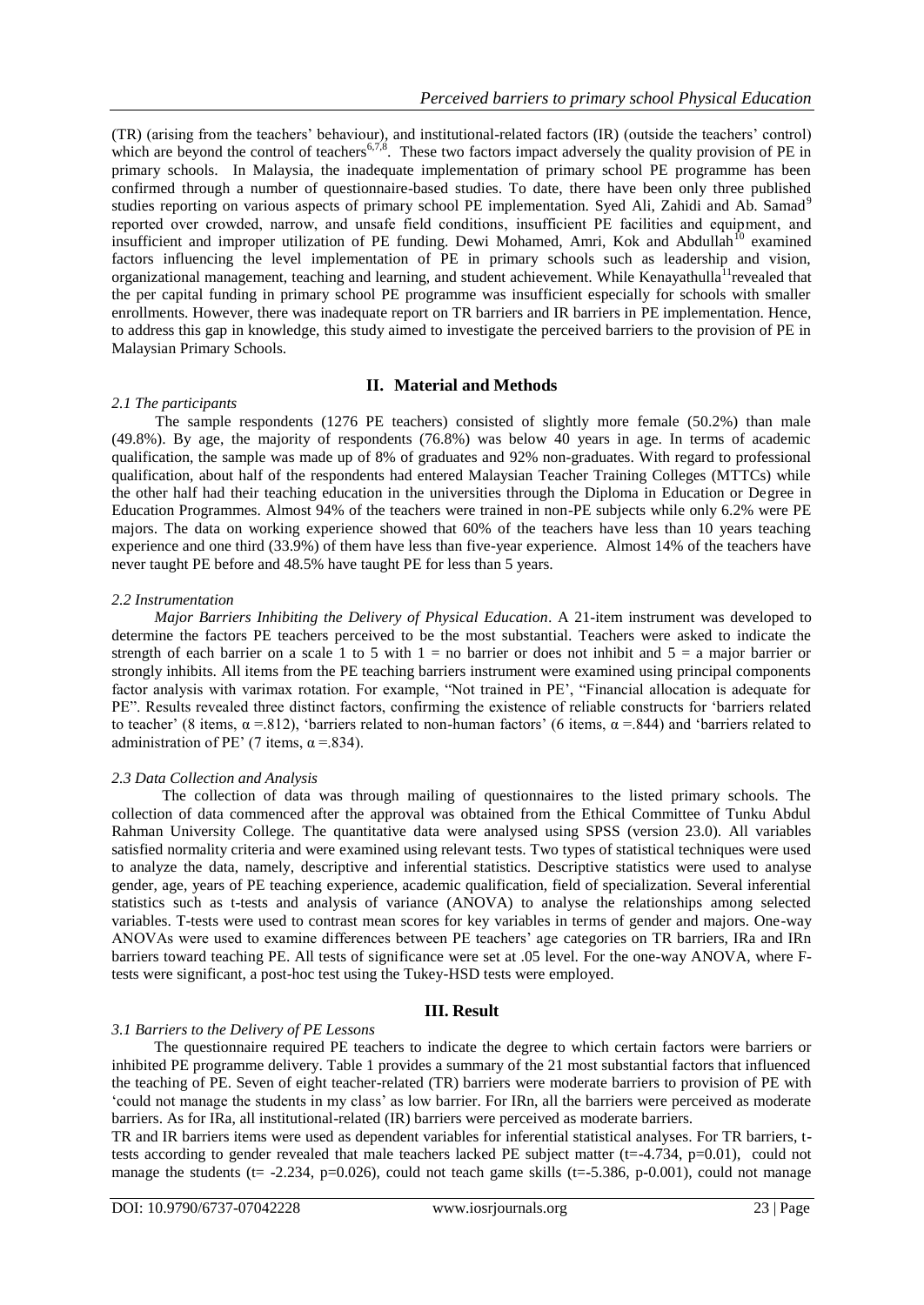fitness activity (t=-2.807, p=0.005), unable to detect students' weaknesses (t=-3.554, p=0.001), and unable to correct students' weaknesses ( $t=3.947$ ,  $p=0.001$ ) when compared to female teachers. One-way ANOVA conducted according to age groups (<30, 30-39, 40-49,  $\&$  50  $\&$  years old) on TR revealed that the <30 years old group could managed class better  $(F[3,684] = 3.587, p=0.014)$  and could detect students' weaknesses better  $(F[3,684] = 5.023, p=0.002)$  than teachers in the 30-39 and 40-49 age groups.

|                 |          | <b>SD</b> | Barrier |
|-----------------|----------|-----------|---------|
|                 |          |           | Level   |
| <b>TR</b>       | 2.62     | .909      | Mod     |
| TR.             | 2.02     | .635      | Low     |
| TR              | 2.45     | .792      | Mod     |
| TR.             | 3.65     | .944      | Mod     |
| TR.             | 2.44     | .798      | Mod     |
| TR              | 2.36     | .709      | Mod     |
| TR.             | 2.42     | .721      | Mod     |
| TR              | 2.36     | .928      | Mod     |
| IR <sub>n</sub> | 2.71     | .945      | Mod     |
| <b>IRn</b>      | 2.71     | .874      | Mod     |
| <b>IRn</b>      | 2.78     | .967      | Mod     |
| <b>IRn</b>      | 2.96     | .934      | Mod     |
| <b>IRn</b>      | 2.87     | .859      | Mod     |
| IR <sub>n</sub> | 3.03     | .890      | Mod     |
| <b>IRa</b>      | 3.26     | 1.229     | Mod     |
| <b>IRa</b>      | 3.28     | 1.218     | Mod     |
| <b>IRa</b>      | 3.04     | 1.260     | Mod     |
| IRa             | 2.47     | 1.057     | Mod     |
| IRa             | 2.93     | .982      | Mod     |
| <b>IRa</b>      | 3.54     | 1.059     | Mod     |
| <b>IRa</b>      | 3.13     | 1.051     | Mod     |
|                 | IR or TR | M         |         |

|  |  |  |  | Table 1. Barriers to teaching Physical Education subject. |  |
|--|--|--|--|-----------------------------------------------------------|--|
|--|--|--|--|-----------------------------------------------------------|--|

*Note. IR = Institution related, IRn = Institution Non-human related; IRa = Institution Administration related,TR = Teacher related. Mean rating: 1.00-2.33 = Low barrier or does not inhibit [Low], 2.34-3.66 = moderate barrier [Mod], 3.67-5.00 = a major barrier or strongly inhibits [Maj]. (Sources: From Ahmad (1992)* <sup>12</sup>*, Rashid (1990)* <sup>13</sup> *.*

Analysis of IRa according to gender revealed that as compared to male counterparts, female teachers perceived strongly that administrators did not assigned teachers based on interest ( $t=-8.880$ ,  $p=0.001$ ), and qualification ( $t=-7.521$ ,  $p=0.001$ ). Female teachers also perceived more strongly that administrators did not discussed with them before assigning them to teach PE ( $t=3.680$ ,  $p=0.001$ ), did not observe PE teaching ( $t=$ -3.073, p=0.002), and did not discuss with them factors affecting the teaching of PE (t=-2.569, p=0.01). One-way ANOVA did not show significant results on IRa according to age groups but for IRn the 30-39 age group teachers disagreed more than the 40-49 age group that equipment for PE classes were inadequate (F[3,1272]=3.481, p=0.015).

## **IV. Discussion**

This study examined the perceived barriers to the provision of PE in Malaysian primary schools. Discussion below are organised according to teacher-related barriers and institutional-related barriers toward the implementation of PE programme.

4.1 Teacher-related barriers toward PE programme implementation

The results of this study showed the teachers lacked pedagogical content knowledge (PCK). This is concurred by Lynch<sup>14</sup>that teachers must increase their level of knowledge and skills to ensure teaching effectiveness in their classes. Lynch<sup>14</sup>in a study of primary PE in Australia found that the key attributes of a good HPE teacher were HPE curriculum knowledge and developmentally appropriate pedagogy. In fact,  $L$ ynch<sup>14</sup> emphasized that currently the main barrier for HPE implementation seemed to be teachers' qualifications and preparation. As 93.8% of teachers in this study were non-PE majors, PE subjects might be considered a new subject to them. According to Sidentop, Hastie and van der Mars<sup>15</sup>, when teachers are not adequately equipped with PCK but are assigned to teach a new subject (eg. PE), the outcome of implementation would be poor. The lack of qualified teachers is one of the barriers that impedes effective and consistent academic programme implementation in schools<sup>16</sup>. To ensure success in academic instruction, expertise is required<sup>17</sup>. In fact, professional development that prepares teachers must be the top priority of schools as qualified teachers in schools helped maintain consistency in teaching academic subject, making the academic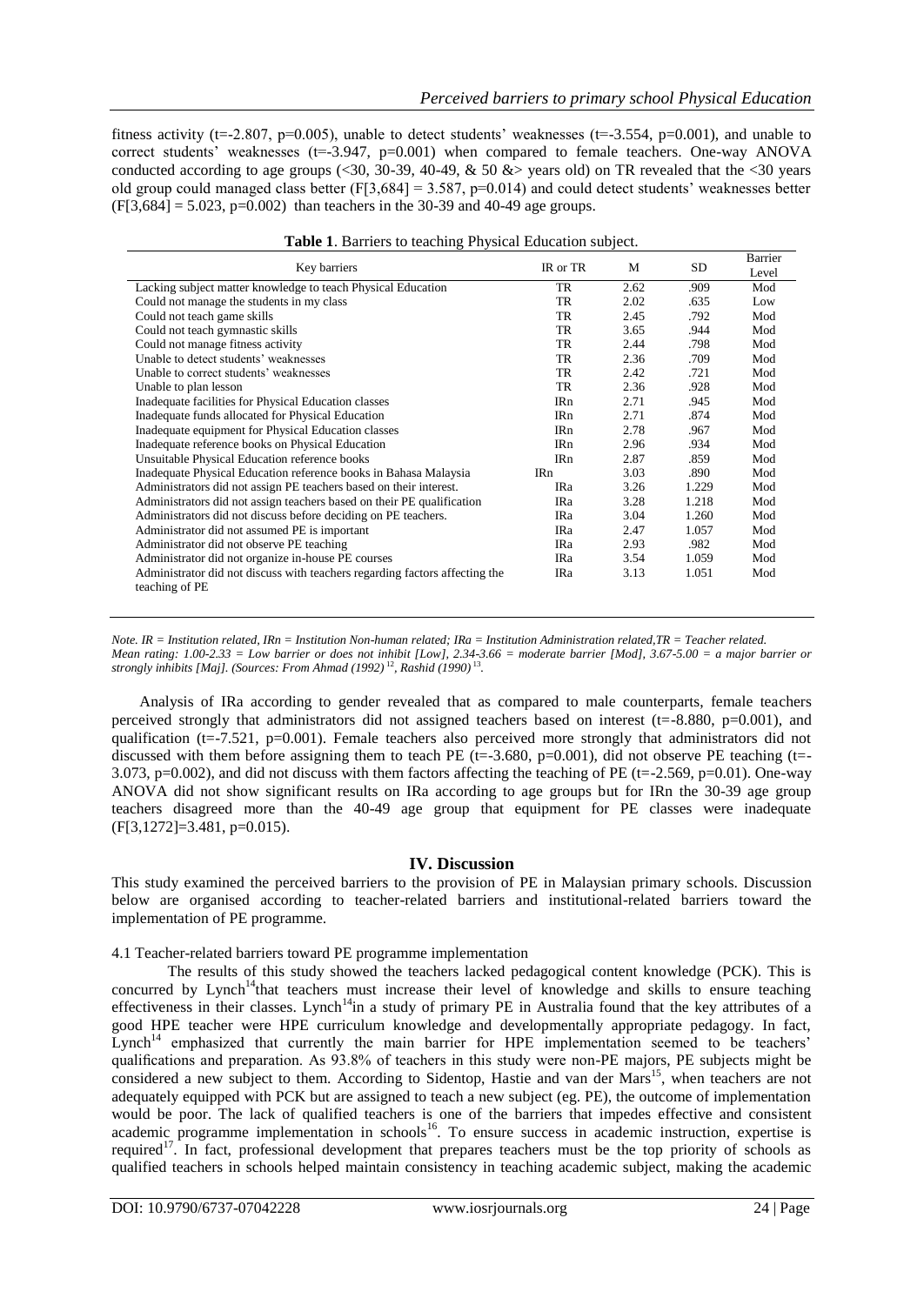subject relevant in schools<sup>18</sup>. Globally, generalist classroom PE teachers are commonly employed in primary schools. In a survey of the status of PE in Singapore, McNeill, Coral Lim, John Wang, Clara Tan, and MacPhail<sup>19</sup> reported that 50 percent of the primary schools had two or less PE specialists. Similarly, international survey on PE found a global shortage of trained personnel teaching PE in the primary schools<sup>5</sup>, and European study reported that 85 percent of the countries surveyed employed generalist teachers to teach primary school  $PE^{20}$ .

This study examined PCK and gender and found that when compared to female teachers, male teachers were reported to be lacking in PE subject matter knowledge, could not manage students, could not teach game skills, could not manage fitness activity, unable to detect students' weaknesses, and unable to correct students' weaknesses. The positive perception of female over male on PCK was investigated by Kovac, Sloan and Starc<sup>21</sup> where 85 Slovenia PE teachers were surveyed and reported that female teachers felt significantly more competent in PE and sports pedagogy, management of students and sport activities, and assessment, evaluation and grading. However, in Malaysia male teachers were reported to be more competent in teaching  $PE^{22, 23, 24}$ .

Our result showed that the younger PE teachers (<30 years old group) was more competent in managing class and in detecting students' weaknesses than the 30-39 and 40-49 age groups. This could be explained by the number of PE majors for each age group. Further analysis showed that more PE majors were in the  $\leq$ 30 years old group (3.7%) as compared to the 30-39 age group (1.2%), and 40-49 age group (1.0%), thus more competent in the above-mentioned skills.

The higher barriers perceived by male teachers is supported by a study in Ghana. In examining 296 primary PE school teachers, Sofo and Asola<sup>25</sup>reported that male teachers perceived 11 TR and IR as major barriers when compared to female counterparts. Overall, 48% of them cited the lack of adequate training contributed to their perceived barriers. However, on the contrary, other Malaysian researchers reported male teachers perceived lower barriers as compared to female teachers. Wee<sup>23</sup> examined 1388 out-field PE teachers in Malaysian secondary schools and found that male teachers perceived less barriers toward teaching PE and felt that their teaching abilities were higher than that of female teachers in all aspects of TR barriers. Similarly, Wee and Raj<sup>24</sup> in a study of 111 PE teachers from the urban area secondary schools of Shah Alam in Malaysia reported that male teachers (n=60) performed better (having higher mean scores) than female teachers (n=51).

Data analysis of this research showed that seven of eight TR barriers were moderate barriers to the provision of PE with "could not manage the students in my class" as low barrier. The results could be explained in terms training of teachers through the MTTCs. In Malaysia, all trainee teachers who are not training to be PE specialists, are required to go through a mandatory PE course (2 hours/week, for two years), learning how to teach PE<sup>26</sup>. This exposure through MTTCs enable them to handle PE classes though their PE teaching skills might not be excellent. The use of generalists or classroom teachers to teach PE in Malaysia is similar to the use of teachers holding broad qualification without a qualification in  $PE^{27,28}$  as practiced in the UK, and Australia<sup>29</sup>, as well as New Zealand<sup>30</sup>. According to Petrie<sup>31</sup>, despite the lack of training and preparation, the generalist classroom teachers might be in a better position to teach PE due to their knowledge of the students. However, Petrie<sup>31</sup> agreed that the lack of training and preparation could result in a lack of confidence in teaching PE. This is so when generalist classroom teachers have to deal with a wide spectrum of PE curriculum which has proven to be challenging even for the specialist PE teachers<sup>32</sup>. The lack of confidence among generalist PE teachers and the low levels of PE expertise have been highlighted by numerous researchers all over the world<sup>33,32,34,35,36,31,37</sup>. Further, other international researchers concurred that the perceptions of PE classroom teachers on their inadequate knowledge and the skills to teach PE have contributed to the low levels of confidence<sup>32,38,,8,39</sup>. This consequently has led to the negative attitude towards teaching  $PE^{32,38}$ . And this is accompanied by a lack of enthusiasm $8^{\circ}$  and a lack of dedication<sup>40</sup> for PE.

## 4.2 Institutional-related barriers toward PE programme implementation

Data analysis of IRa according to gender revealed that female teachers perceived barriers more strongly than male counterparts on all barriers except Administrator did not assumed PE is important, and Administrator did not organize in-house PE courses. The results of this study were contrary to Wee's<sup>23</sup> findings of non-PE majors in secondary schools. Wee<sup>23</sup> reported that almost 72% of the administrators did not consult teachers before assigning them to teach PE. Only 9% of PE teachers perceived that they were given PE classes based on their interest and almost 68% ("never" and "rarely") of them confirmed that teaching assignment was not based on their PE qualification. Similarly, in Brazil, Osborne et al.<sup>41</sup> reported that PE teaching assignment was decided without consensus as PE was considered less important than other academic subjects.

On the barrier of PE teacher observations, Wee<sup>22</sup> reported that about 49% of principals did not observed PE lessons, and 6% of them often allowed their assistants to carry out the duties. On the contrary, Strampel et al.<sup>42</sup> surveyed 36 primary schools and 137 teachers in Ontario, Canada revealed that administrators supervised PE/Daily PA classes. The high incidence of the lack of observation and supervision of PE lessons by school principals was reported in Malaysia<sup>43,44,45</sup>. Wee and Raj<sup>44</sup>reported that only about half of principals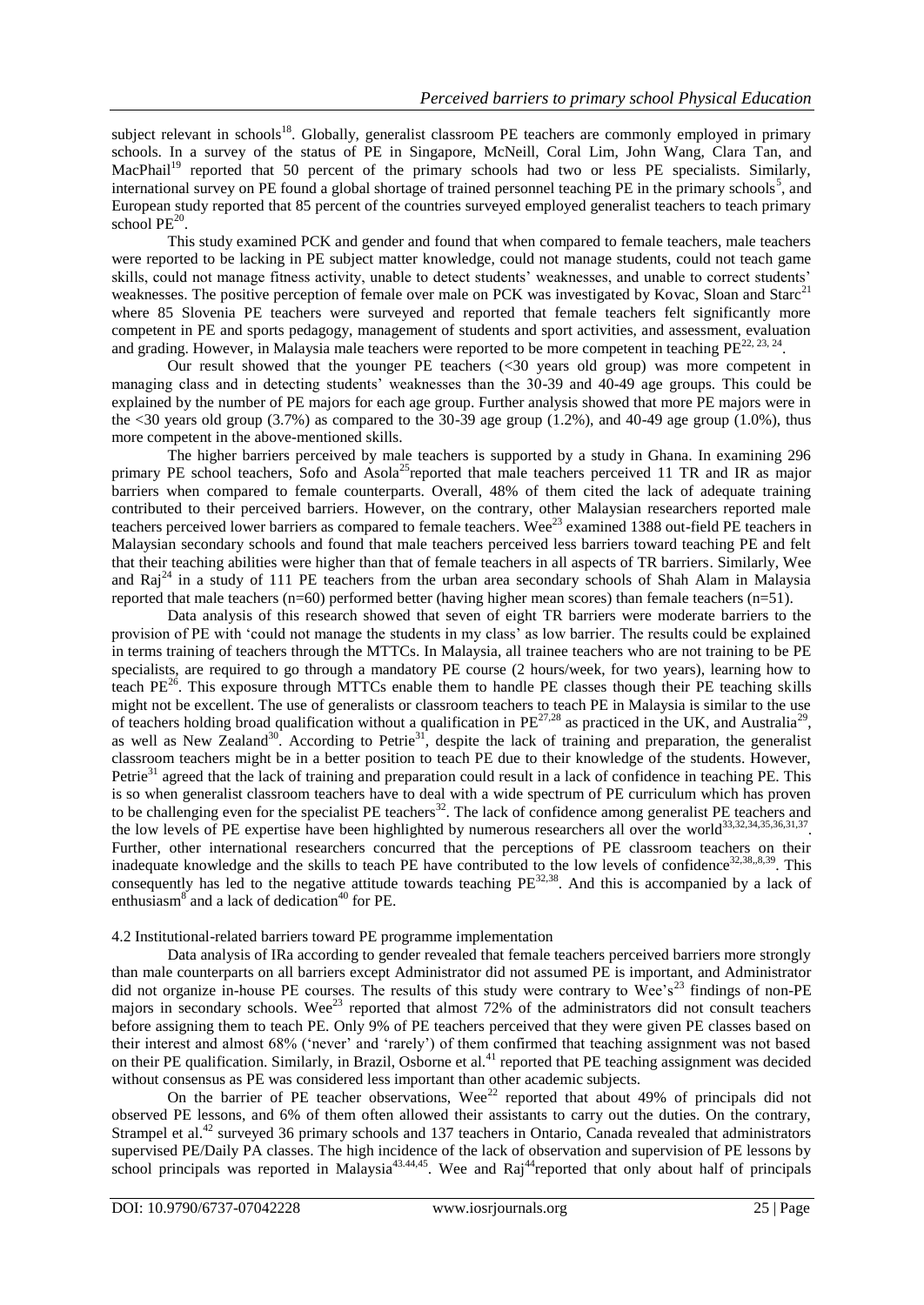performed PE observations. The MOEM<sup>43</sup> revealed that only 18.5 percent of school heads (8 of 46 schools) carried out the mandatory supervision. In addition, it was reported that there was no planned observation carried out by the school PE Curriculum Committee<sup>45</sup>. Wee<sup>23</sup> reported that only 21.1% of administrators observed teaching ("frequently" and "always").

On barrier regarding discussion between administrator and teachers on factors affecting the teaching of PE, Wee<sup>23</sup> found that 52.5% of the administrators did not discuss teaching issues with teachers. Similarly, Jenkinson and Benson<sup>46</sup> reported that PE teachers in Victoria, Australia perceived receiving low support from management and administration (ranked 6th of 10 in importance), and there was a lack of leadership from the heads of PE department (ranked 7th of 10 in importance) in terms of PE programme implementation.

Data analysis on IRn of this study showed significant result on age group. The 30-39 age group teachers disagreed more than the 40-49 age group that equipment for PE classes were inadequate. This result is not supported by Wee<sup>23</sup> who investigated 1388 secondary school non-PE major and found that there was no significant difference in the perceptions on non-human factors which included 'adequacy of equipment' according to age groups. Wee<sup>23</sup> also revealed that only 42.6% of the teachers agreed that equipment for PE classes were adequate. Similarly, in a study of 115 PE teachers to establish the barriers to their implementation of PE in Victorian state secondary schools, Australia, Jenkinson and Benson<sup>46</sup> reported that although access to equipment was the third highest ranked barrier with 91% of the teachers reported that the equipment standard acceptable or better, there was no association found between the rating of equipment or facilities and PE teachers' years of PE teaching experience. In Malaysia, Syed Ali, Zahidi and Ab. Samad<sup>9</sup> surveyed 155 primary school and 310 PE teachers reported that 77% of the teachers acknowledged shortage of PE equipment in their schools. However, PE teachers also agreed that the shortage was due to damage equipment not unrestored/replaced as a result of insufficient funding for PE and inappropriate usage of PE budget.

IRn and IRa barriers were perceived as moderate barriers by PE teachers in this study. Analysis of IRn revealed that the top three highest ranked barriers (based on mean scores) were related to inadequate/unsuitable reference books for PE. Syed Ali, Zahidi, and Ab. Samad<sup>9</sup> attributed this condition to improper use of PE Budget. This is supported by  $Wee^{23}$  who reported that only 36.3% of 1388 PE teachers perceived that financial allocation was adequate, thus this might not support the purchase of reference books for PE. In addition, Wee<sup>23</sup> indicated that only 35.0% of the 1388 respondents agreed that PE books in the school library were suitable. Numerous other researchers<sup>26,22,2,23,24</sup> also reported the inadequacy of PE teaching references in Malaysian schools. As for IRa, this study showed that PE teachers perceived administrator did not organize in-house courses or staff training programme (STP) as the top barrier, followed by administrators did not assign PE teachers based on qualification, and based on interest. Wee<sup>23</sup> reported that  $91.5\%$  of the administrators did not ('never', 'rarely' and 'occasionally') organize STP. Similarly, other Malaysian researchers<sup>47,48,22,2,24</sup>also reported insufficient STP were provided by administrators of schools. Sebastian<sup>,48</sup>reported that almost 31 percent of the schools never organized STP and almost 63 percent organized STP 1-3 times annually while Wee<sup> $22$ </sup> reported that only 14% of the principals in 290 secondary schools organized STP.

In examining the perception of 1388 secondary non-PE major teachers, Wee<sup> $23$ </sup> revealed that almost 86% ('never', 'rarely' and 'occasionally') of the administrators did not assign PE classes based on teachers' qualification and 79% of administrators did not assign teachers based on their interest towards PE. In addition, Wee<sup> $23$ </sup> revealed that almost 19% (responses as 'frequently' and 'always') of the respondents perceived that PE classes were given to them in order to fulfil the number of teaching periods required.

The barriers reported in this study were supported by numerous studies on the implementation of schools academic programme such as PE programme<sup>49,46,50</sup>, where it was reported that institutional barriers such as budget cutbacks, lack of access to program funding, lack of access to proper facilities and equipment, poorly maintained facilities, lack of equipment, unqualified teachers, overcrowded classes, and inconsistent implementation of academic program continue to increase. In the study of PE programme, Jenkinson and Benson found the top three barriers to providing quality PE to be 'access to facilities', 'access to suitable teaching facilities" and "access to equipment".

# **V. Conclusion**

The results of this study identified the key factors inhibiting PE teachers, which were categorized as teacher-related (TR) or institutional-related (IR). All barriers were perceived as moderate barriers except "*could not manage the students in my class'* as low barrier. PE teachers ranked top three highest TR barriers as "could not teach gymnastic skills", "lack of PCK", and could not teach game skills. However, PE teachers perceived that they could manage their classes. In terms of IRn, the top three barriers were inadequate PE reference books in Bahasa Malaysia, followed by inadequate books on PE, and unsuitable PE reference books. As for IRa, PE teachers perceived administrator did not organize in-house courses as the top barrier, followed by administrators did not assign PE teachers based on qualification, and based on interest. Overall, this study revealed the importance of PCK as majority of the respondents were non-PE majors. In view of this, it is imperative to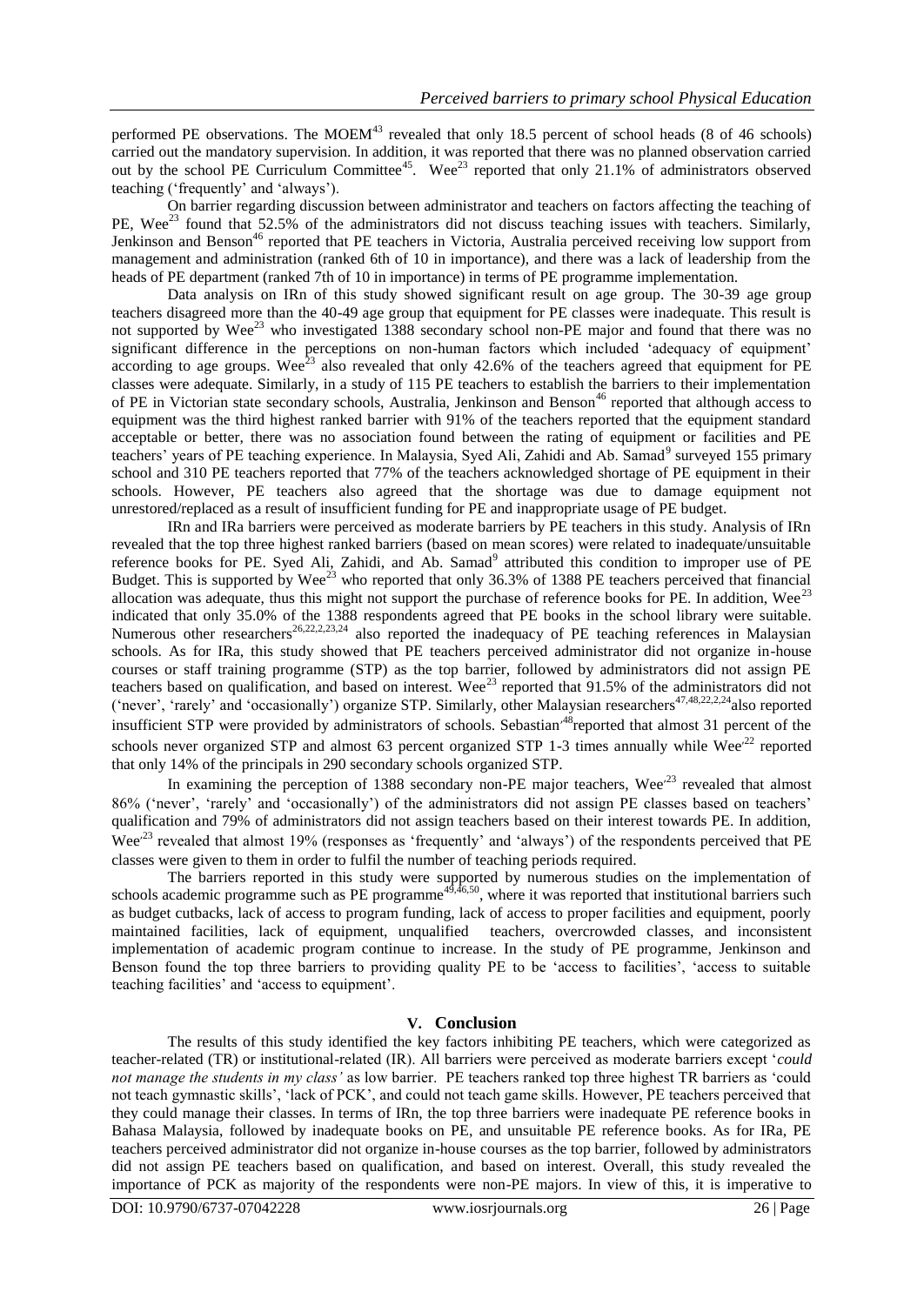provide professional learning or STP to ensure teachers are equipped with relevant PCK in PE, and to boost the self-confidence of PE teachers. The requirement of PCK and to overcome the main barriers of IRa and IRn, leadership must prevail in schools. Administrator must prioritize and allocate budget fairly to overcome the inadequate PE resources. In addition, administrators must use consensus to assign PE teaching classes and to provide adequate STP to ensure quality teaching in schools. Only if all the above-mentioned concerns are addressed, quality PE could be implemented in Malaysian primary schools.

#### **References**

- [1]. Ministry of Health Malaysia. (2011). Fourth National Health and Morbidity Survey. Kuala Lumpur, Malaysia: Author.
- [2]. Wee, E.H. (2013). Contemporary issues in the teaching of PE in Malaysia. Journal of Physical Activity, Sport and Exercise, 1(1), 17-20.
- [3]. UNESCO (2015). Quality physical education. Paris, France: UNESCO.
- [4]. UNESCO Final Report. (2013). World-wide survey of school physical education. Paris, France: UNESCO.
- [5]. Hardman, K., & Marshall, J. (2000). The State and Status of Physical Education in Schools in International Context. European Physical Education Review 6, 203–229.
- [6]. De Corby, K., Halas, J., Dixon, S., Wintrup, L. & Janzen, H. (2005). Classroom teachers and the challenges of delivering quality physical education. The Journal of Educational Research, 98(4), 208-220.
- [7]. Morgan, P. J. & Bourke, S. F. (2005). An investigation of pre-service and primary school teachers" perspectives of PE teaching confidence andPE teacher education. ACHPER Healthy Lifestyles Journal, 52(1), 7-13
- [8]. Morgan, P. J., & Hansen, V. (2008). Classroom teachers" perceptions of the impact of barriers to teaching physical education on the quality of physical education programs. Research Quarterly for Exercise and Sport, 79(4), 506-516. Retrieved from http://www.aahperd.org/rc/publications/rqes
- [9]. Syed Ali, S.K., Zahidi, M.A., & Ab. Samad, R.S. (2014). Influence of school environment in the teaching and learning of physical education. Turkish Journal of Sport and Exercise 16(2), 70-76.
- [10]. Dewi Mohamed, A.M., Amri, S., Kok, L.Y., & Abdullah, B. (2017). Factors influencing the implementation level of physical education in primary schools in Selangor. In R. Windraswara, M.F. Abdulaziz, B. Castyana, H. Widyastari (Eds.), Enhancing Sport, Physical Activity, and Health Promotion for a Better Quality of Life. Proceedings of the 4th International Conference on Physical Education, Sports and Health
	- (ISMINA) and Workshop (pp.480-486). Semarang State University, Semarang, Indonesia.
- [11]. Kenayathulla, H.B. (2016). Financial adequacy and low performing schools: Evidence from Malaysia. ЕкономікаТаУправління Підприємствами (Business and Enterprise Management), 9(183), 126-136.
- [12]. Ahmad, J. (1992). A Study of The Constraints In The Implementation of KBSM Science In Secondary Schools In The State of Kedah Darul Aman (M.Ed. Thesis). National University of Malaysia, Faculty of Education, Bangi, Selangor.
- [13]. Rashid, A.M. (1990). The problems of teaching Islamic Education: A study of the subject teacherperception in primary (M.Ed. Thesis). National University of Malaysia, Faculty of Education, Bangi, Selangor, Malaysia.
- [14]. Lynch, T. (2015). Health and physical education (HPE): Implementation in primary schools. International Journal of Educational Research, 70, 88–100.
- [15]. Sidentop, D., Hastie, P. & van der Mars, H. (2011). Complete guide to sport education. Champaign, IL: Human Kinetics.
- [16]. Morgan, P.J., &Hansen, V. (2008). Physical education in primary schools: Classroom teachers' perceptions of benefits and outcomes. Health Education Journal, 67(3), 196-207.
- [17]. Kanyimba, A., Hamunyela, M. &Kasanda, G.D. (2014). Barriers to the implementation of education for sustainable development in Namibia"s higher education institutions. Creative Education, 5, 242-252.
- [18]. Shape of the nation report (2010). Status of physical education in the USA. Reston, VA. Retrieved from
- http://www.aahperd.org/naspe/publications/upload/Shape-of-the-Nation-2010- Final.pdf
- [19]. McNeill, M., Coral Lim, B.S., John Wang, C.K., Clara Tan, W.K. & MacPhail, A. (2009). Moving towards quality physical education: Physical education provision in Singapore. European Physical Education Review, 15(2), 201–223.
- [20]. Hardman, K. (2008). The Situation of Physical Education in Schools: A European Perspective. Human Movement, 9, 5–18.
- [21]. Kovac, M., Sloan, S., &Starc, G. (2008). Competencies in physical education teaching: Slovenian teachers" views and future perspectives. European Physical Education Review, 14(3), 299-323.
- [22]. Wee, E.H. (2009). Management and leadership issues in the implementation of an academic program: A case study of Physical Education Program. The Journal of Administrative Science, 6(2), 27-45.
- [23]. Wee, E.H. (2014). Perceptions of non-PE major teachers on the implementation of Malaysian secondary school PE program. In D. Milanović & G. Sporiš (Eds.), Fundamental and Applied Kinesiology – Steps Forward. Proceeding of the 7th International Scientific Conference on Kinesiology (pp.307-313). Opatija, Croatia.
- [24]. Wee, E.H. & Raj, S. (2010). Comparing the perceptions on teaching abilities of US and Malaysian physical education teachers: A preliminary study. Pan-Asian Journal of Sports & Physical Education, 2 (1), 25-39.
- [25]. Sofo, S., &Asola, E.F. (2016). Barriers to Providing Quality Physical Education in Primary Schools in Ghana. IOSR Journal of Sports and Physical Education, 3(3), 45-48.
- [26]. Wee, E.H. (2001). Attitude of Physical Education Teachers toward Physical Education and the Implementation of Physical Education Programme in Secondary Schools (Ph.D. Thesis). University of Malaya, Faculty of Education, Kuala Lumpur, Malaysia.
- [27]. Cowley, V., Hamlin, M. J., & Grimley, M. (2011). Where has all the physical education gone? Results of a generalist primary schools teachers' survey on teaching physical education. World Academy of Science, Engineering and Technology, 77, 672-677.
- [28]. Penney, D., Pope, C. C., Lisahunter, Phillips, S., & Dewar, P. (2013). Physical education and sport in primary schools: Final report. Hamilton, New Zealand: Wilf Malcolm Institute of Educational Research (WMIER).
- [29]. Graber, K. C., Locke, L. F., Lambdin, D., &Solmon, M. A. (2008). The landscape of elementary school physical education. The Elementary School Journal, 108(3), 151-159.
- [30]. Johnson, N. (2018). Primary School Physical Education: Professional Learning as a Partnership Between a Specialist and Generalists (EDDThesis). The University of Waikato, Faculty of Education, New Zealand.
- [31]. Petrie, K. (2010). Creating confident, motivated teachers of physical education in primary schools. European Physical Education Review, 16(1), 47-64.
- [32]. Dyson, B., Gordon, B., & Cowan, J. (2011). What is physical education in primary schools in Aotearoa/New Zealand? Asia-Pacific Journal of Health, Sport and Physical Education, 2(3/4), 5-16.